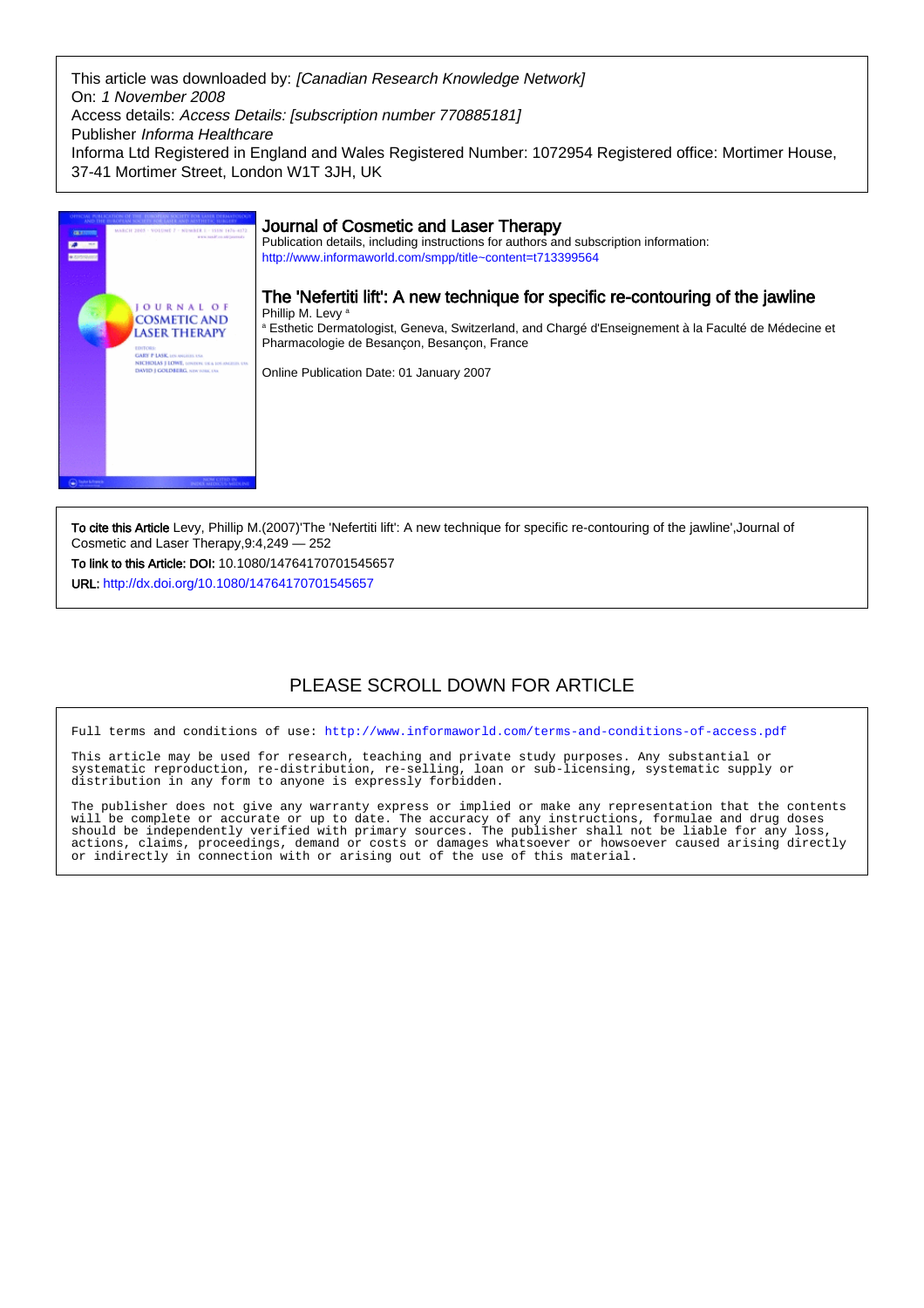### CASE REPORT

# The 'Nefertiti lift': A new technique for specific re-contouring of the jawline

# PHILLIP M. LEVY

Esthetic Dermatologist, Geneva, Switzerland and Chargé d'Enseignement à la Faculté de Médecine et Pharmacologie de Besançon, Besançon, France

#### Abstract

Botulinum toxin type A (BoNTA) is now used extensively for rejuvenation of the forehead, glabellar and periocular regions and there is increasing focus on treatment of the lower face. Although there is well-documented evidence for the efficacy of botulinum toxin in the correction of platysmal bands, little work has been done to explore its potential role in rejuvenation of the jawline. To date, effects in this area have been reported as a consequence of platysmal banding treatment and are inconsistent. Hesitancy to explore treatment may be due to evidence of a greater, more durable response to the toxin in the lower facial muscles as well as reports of increased potential migration and subsequent side effects.

This paper describes a new technique using  $B\ddot{o}NTA$  (Vistabel<sup>®</sup>; Allergan, Irvine, CA, USA) to drape the skin of the jawline contour and provide the visual effect of a 'mini lift'. Experience with 130 patients with doses of BoNTA up to 20 U is described. Patient satisfaction is extremely high and the specificity of dosing and technique has led to a low incidence of adverse effects. The 'Nefertiti lift' is a minimally invasive, effective and acceptable alternative for those patients seeking an effective way to push back surgery.

Key words: Botulinum toxin type A, mandibular jawline, Nefertiti

### Introduction

Over the last two decades, the use of BoNTA in aesthetic enhancement has dramatically increased. With almost immediate effect and no recuperation time, more and more patients are seeking treatment and BoNTA is rapidly replacing surgical intervention in many areas of the face. As a consequence, facial rejuvenation is now more accessible to a wider demographic of patients and botulinum toxin has become the most widely used cosmetic procedure in the USA (1). Early treatment has focused on the upper and mid-face, particularly the glabellar, forehead and periocular areas. However, as treatment smoothes out the rhytides and deep folds in the upper and mid-face, imbalance can be created with other areas of the face; for example, in the lower face and neck. Increasingly, physicians are injecting into the perioral and neck regions to restore the balance (2).

There is documented clinical evidence for the efficacy and safety of botulinum toxin A (BoNTA) in facial enhancement (2–4). The long-term safety of BoNTA in all facial areas has been confirmed in a retrospective study of 50 patients participating in a total of 853 injection sessions (3). Other studies report the lack of long-term adverse effects and the absence of any systemic safety issues (4).

Use of BoNTA in the lower face is becoming increasingly popular. Increasingly, techniques are being developed with the aim of providing a similar aesthetic enhancement to that previously only achieved with a surgical procedure (4). Most of the methodologies in the neck area have focused on the platysmal bands, with inconsistent reporting of effects on the jawline to date (5–7). The first documented clinical use of BoNTA in this area was by Brandt and Bellman (5). They identified that injecting the toxin directly into the platysmal bands reduced the horizontal rhytides and skin laxity that developed over the muscle with advancing age. Although the authors were not aiming to treat the jawline, they noticed ''an overall tightening of the neck and re-contouring of the jawline'' (5). The reported doses of 50–100 U per treatment, sometimes as high as 200 U in one session, were not without side effects. Although reversible, adverse reactions such as transient oedema and ecchymoses, haematoma formation, muscle soreness or neck

Correspondence: Phillip M. Levy, Esthetic Dermatologist, 12 ch. Beau-Soleil, 1206 Geneva, Switzerland. Fax: *+*4122 347 6430. E-mail: philliplevy@bluewin.ch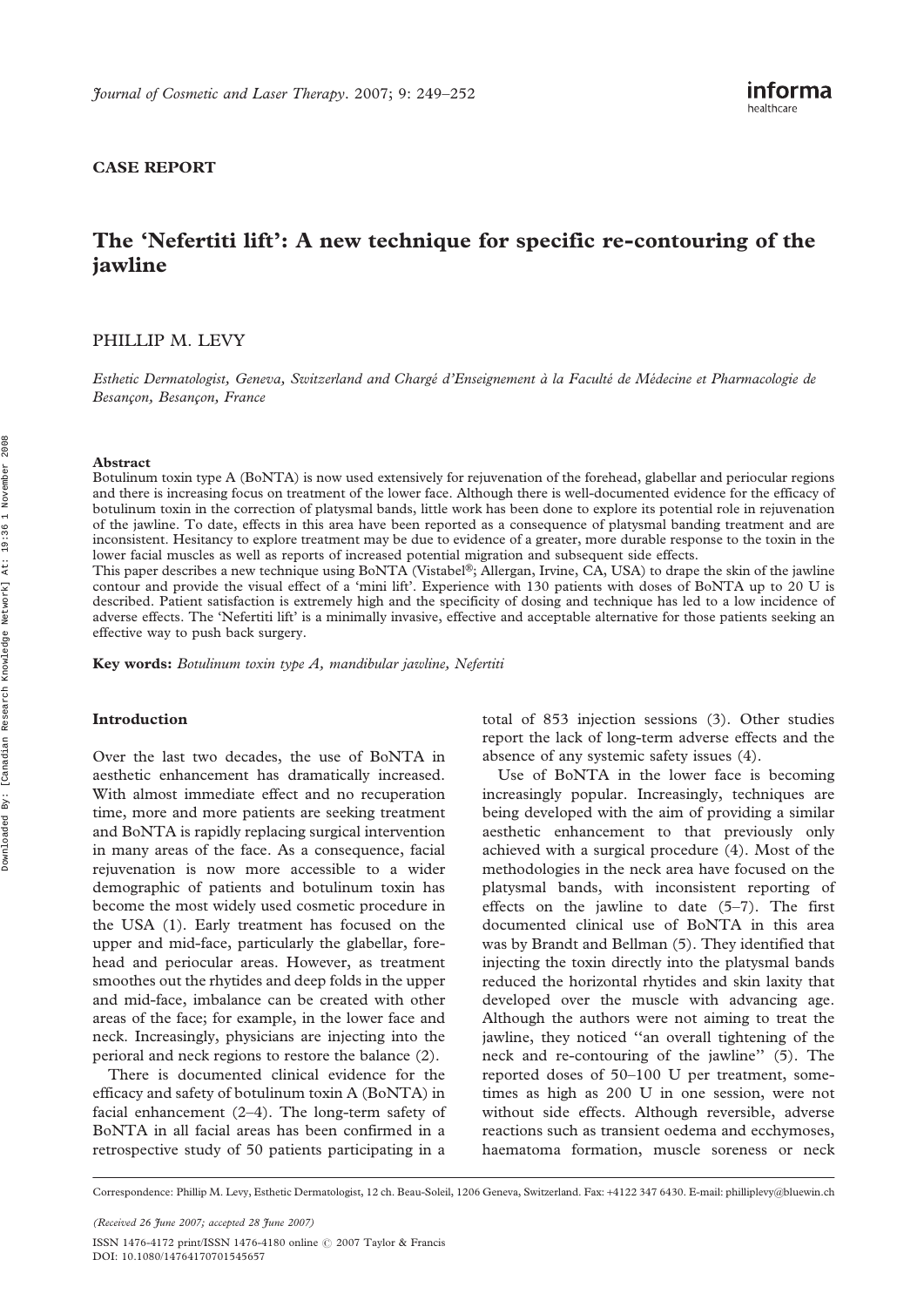discomfort and headaches were reported (5). Several patients experienced mild neck weakness for a period of 1–2 weeks (5).

Kane reported some subjective improvement in neck contouring in 44 patients injected with increasing doses of BoNTA (up to 20 U each) in the platysmal bands (6). There was no report of any reduction in jowling or raising or tightening of the skin (6). Other clinical observations of improvements in the neck have been reported, but again not without side effects (7). Park et al. reported some re-definition of the jawline with BoNTA in Korean patients, with transient side effects of masticatory and speech disturbances (7).

Compared with delivery in the other areas of the face, response to BoNTA is greater and longerlasting. In addition, an increased potential for migration into the surrounding muscles has been observed at higher doses (4). Precise dosing and technique are therefore essential when injecting in this area in order to minimize the risk of reported adverse events such as dysphagia, dysphonia and anterior neck weakness (8). As clinical experience has increased, adverse effects have become limited to mild dysphagia and use of even lower doses has now reduced or banished the effect. Therefore, BoNTA is now a successful alternative to surgery in this area.

Using BoNTA to focus specifically on redefinition of the jawline has led to the development of a new technique described here as the 'Nefertiti lift' (Figure 1: the perfect mandibular contour). The technique aims to lift and improve the definition of the mandibular border and angle, elevate the corners of the mouth and drape the skin of the jawline contour giving the visual effect of a 'mini lift'.



Figure 2. Assessing the potential efficacy of the procedure in individual patients.

## Patients and methods

Over a period of 6 months (between November 2006 and April 2007), 130 patients were treated with BoNTA (Vistabel®; Allergan, Irvine, CA, USA). All patients were female with an average age of 47 years. The majority  $(n=120)$  of the patients had received BoNTA treatment in another area of the face on at least one occasion. Prior to injection, each patient was assessed to determine whether treatment would be effective. Patients were asked to pull down hard on the platysma muscle as shown in Figure 2. Disappearance of the mandibular border with this action indicated the potential for successful treatment.

All patients were injected with 2–3 U BoNTA (Vistabel, Allergan) along and under each mandible and to the upper part of the posterior platysmal band for a total of 15–20 U per side as shown in Figure 3. In each case, the patient was asked to contract the platysma muscle and the prominent band was grasped and injected at the points shown in Figure 3.



Figure 1. Nefertiti: the perfect mandibular contour.



Figure 3. Vistabel® injection points along the mandible and posterior platysma band.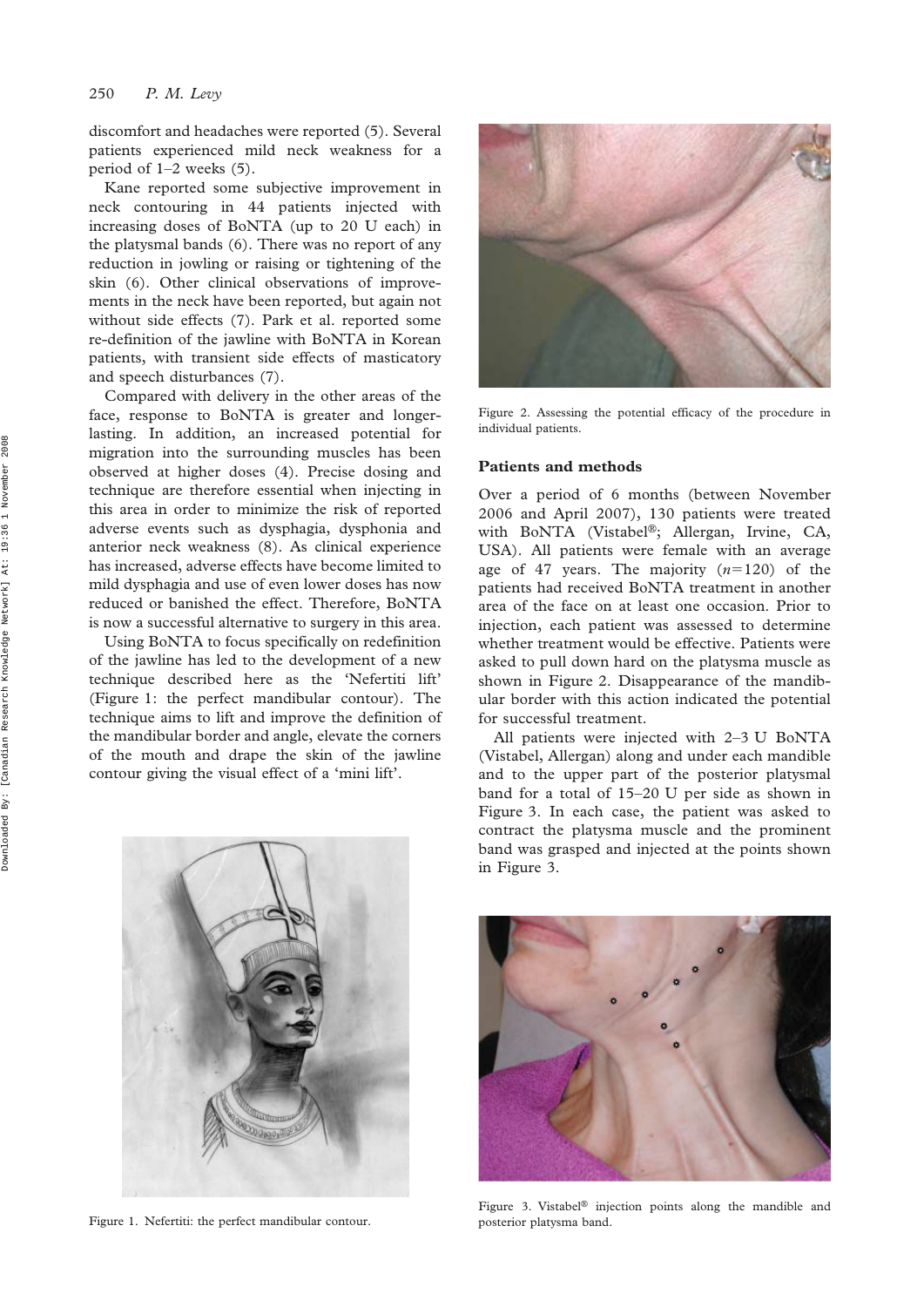Patient follow-up with this technique was identical to other procedures with BoNTA. Patients returned at 2 weeks for an assessment if they desired. Touchups were only needed in three patients; all with particularly prominent posterior platysmal bands. The average duration of effect was 6 months.

## Results

A total of 126 patients achieved an immediate and visible release of the downward pulling of the platysma muscle and, at follow-up 2 weeks later, had a noticeable re-contouring and elevation of the skin at the jawline. The range of effect ranged from mildly to highly successful as can be seen in Figure 4  $(A-C)$ .

Four patients experienced minor adverse events; two with mild dysphagia and excess 'lifting' muscular effect (but these resolved within 4 weeks).

Two patients presented with very slight unilateral rapidly reversible smile incontinence due to partial chemodenervation of depressor labialis. This was technique-dependent and avoidable if injections were never more anterior than a line drawn from the











 $(C)$